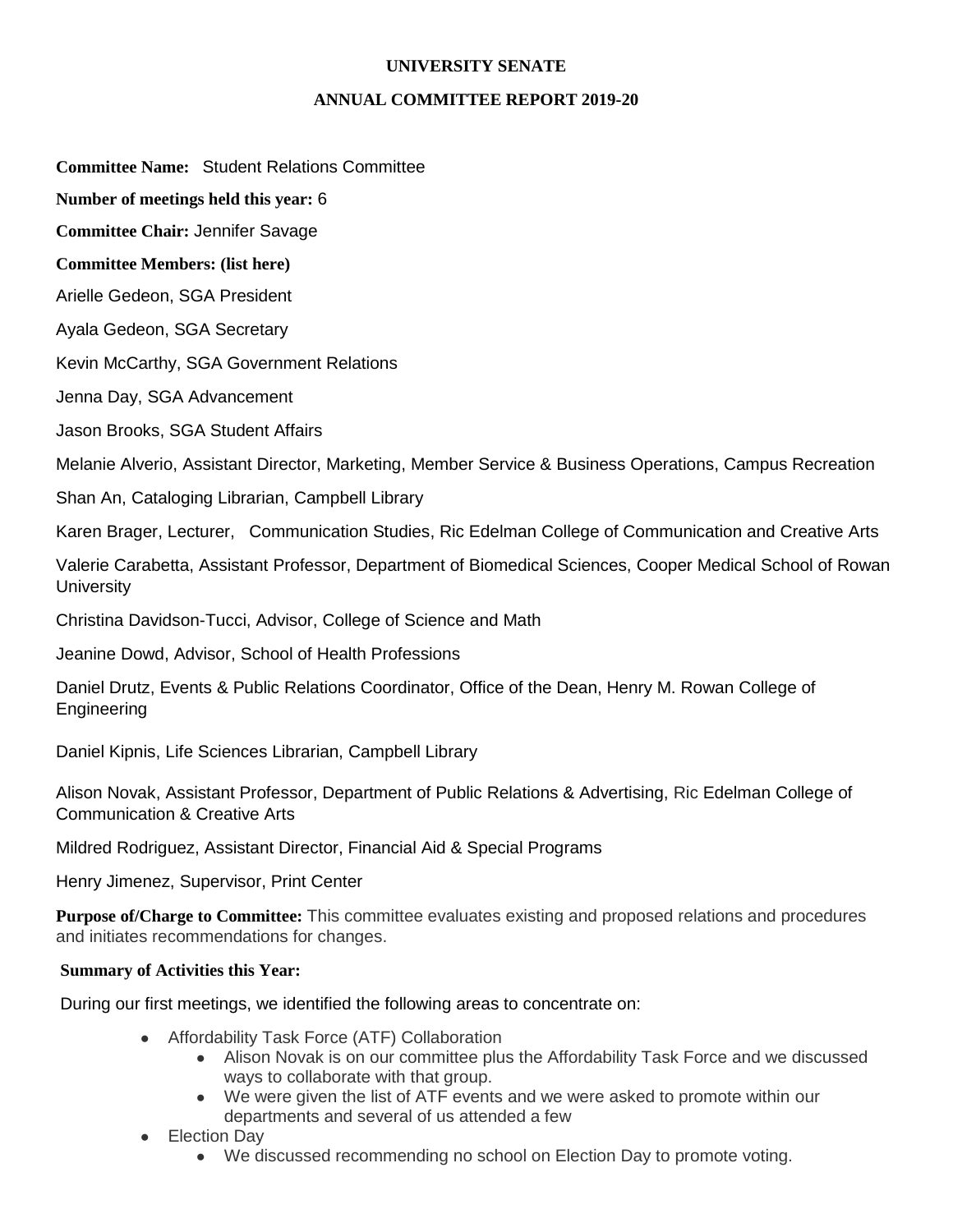- Food Insecurity
	- This was identified as a major issue and we learned how SGA is working with the University to promote Gourmet Dining's swipe donations.
- Wellness Center
	- We discussed the concerns of the Wellness Center having a bad reputation for wait lists/no access and how we could help to support and promote them
	- Discussed difficulty in communicating deaths/tragedies
	- We talked about collaborating with programs at CMSRU for suicide awareness programs and mental health check-ins.
- Student Wellness/Suicide
	- As the semester progressed, the tragic suicides on campus became the main focus of our group. We made the following Recommendations to the Senate President to submit to the newly organized Campus Wellness Task Force:

## **Recommendations to the Rowan University Senate from the Student Relations Committee**

One of the most critical areas that we see as needing improvement is communication.

- Email is not the mode of communication most students engage in; but it is the #1 mode the University uses to communicate important information.
- Students are not getting accurate information about existing resources, and therefore their knowledge about these resources is limited.
- There is a need for a communication liaison.
- We believe there are five individuals who work in the media relations office, but many departments have internal communications officers. That ratio is low for a University of this size.
- **Recommendation: All divisions have an established communication contact for external media relations, and an established communication director for internal communications. These contacts should be clearly articulated in one place on the Rowan University website.**
- **Recommendation: Need more proactive social media communication/liaison**

There have been concerns raised at the Town Hall Meeting and our last committee meeting regarding warning flags.

- If a student has been absent x amount of times, the university is notified to check on them; however, not all professors take attendance.
- Starfish is configured to alert the system of a problem only after three flags have been raised.
- **Recommendation: Ensure attendance policies are up-to-date and enforced.**
- **Recommendation: Investigate if Starfish can be reconfigured (either the amount of flags or prioritize flags for emergent issues).**

The Wellness Center physical space is limited.

● **Recommendation: The Wellness Center space needs to be expanded, improved upon, starting with converting back the classroom space in Winans Hall to the Wellness Center.** 

Another major area of concern is that parents/families are not being adequately informed and communicated with.

- We do not believe there is a direct parent email to receive the Daily Announcers with this important information. Are students forwarding such information or discussing it with them? Or, are they getting information (often times rumors) from social media?
- There are two Facebook groups (one in correlation with University, one private),